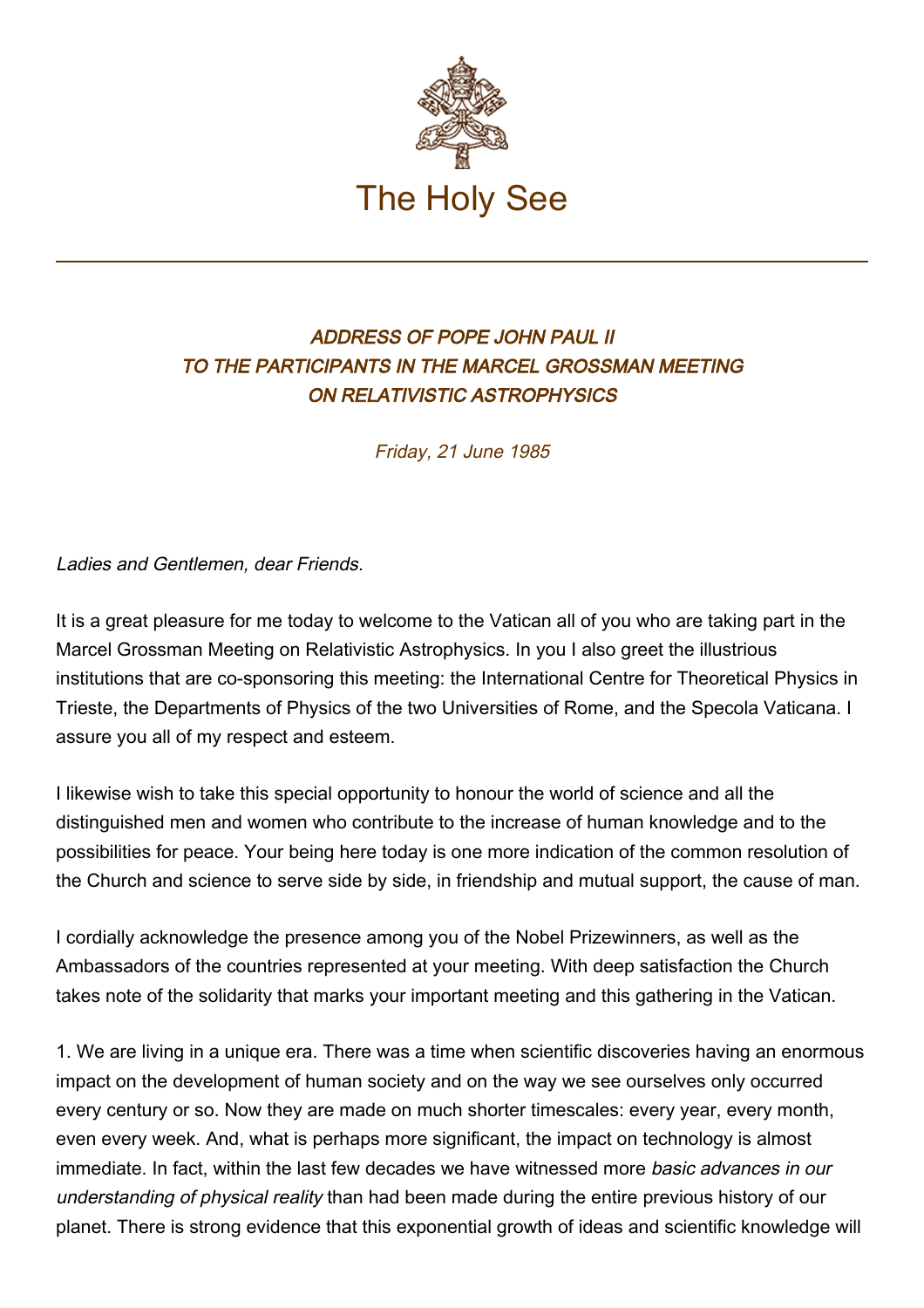continue.

It is wonderful to see how much has been understood concerning the structure of stars - their birth, life and death, the origin and structure of galaxies, the formation of the elements and other building blocks of physical reality in the early universe, and the interlocking roles of fundamental interactions and processes, in the large and in the small. These scientific achievements proclaim the dignity of the human being and greatly clarify man's unique role in the universe.

It should however be a matter of concern to us that, while science develops at ever-increasing speed, other fields of human endeavour remain relatively dormant or even regress. In the absence of a mature interaction between science and the practical and theoretical endeavours of politics, economics, art, philosophy, ethics and theology, the new vision and the new technological powers provided by science can lead to unprecedented human catastrophe. The current inadequacy of such responsible interaction on many levels represents a great "missed opportunity" for creating a new genuine "humanism" of profound depth, beauty, moral and spiritual nobility and personal sensitivity.

2. Interestingly enough, the glaring divergence between the pace of development in science and that of other critical areas of human endeavour, especially politics, is reflected in the personal tragedies of certain scientists in the service of humanity and of their own nations. Some have been and are giants, not only in their particular areas of scientific activity, but also in their unwavering personal commitment to moral and personal values and to the growth of these values within human society on both the national and the international levels.

The personal misfortunes of these dedicated men and women bear witness to a much larger tragedy experienced by a silent and powerless society. Non-scientists can often suffer even greater incursions upon their personal freedom and human rights, but have fewer means of making them known. Basic human rights are not respected in some scientifically and technologically advanced societies. The moral voice and the personal and spiritual sensitivies of scientists and non-scientists alike are at times unheard or simply ignored by those who exercise power.

3. Science, however important, cannot be a substitute for other human activities. Above all it cannot substitute for faith, moral values, art or political science. The contribution that science can make, through its dynamism and its constant reaching out towards truth, is to give inspiration and a richer physical context or vision to other human activities. It can share with them the results it has derived from its continuing investigations of the universal laws of nature. Science can finally lead humanity to bow down before the Creator of the universe, who, from the Christian viewpoint, is revealed as the Redeemer of man.

Today we see here in this programme two examples of a symbiotic relationship, in this case